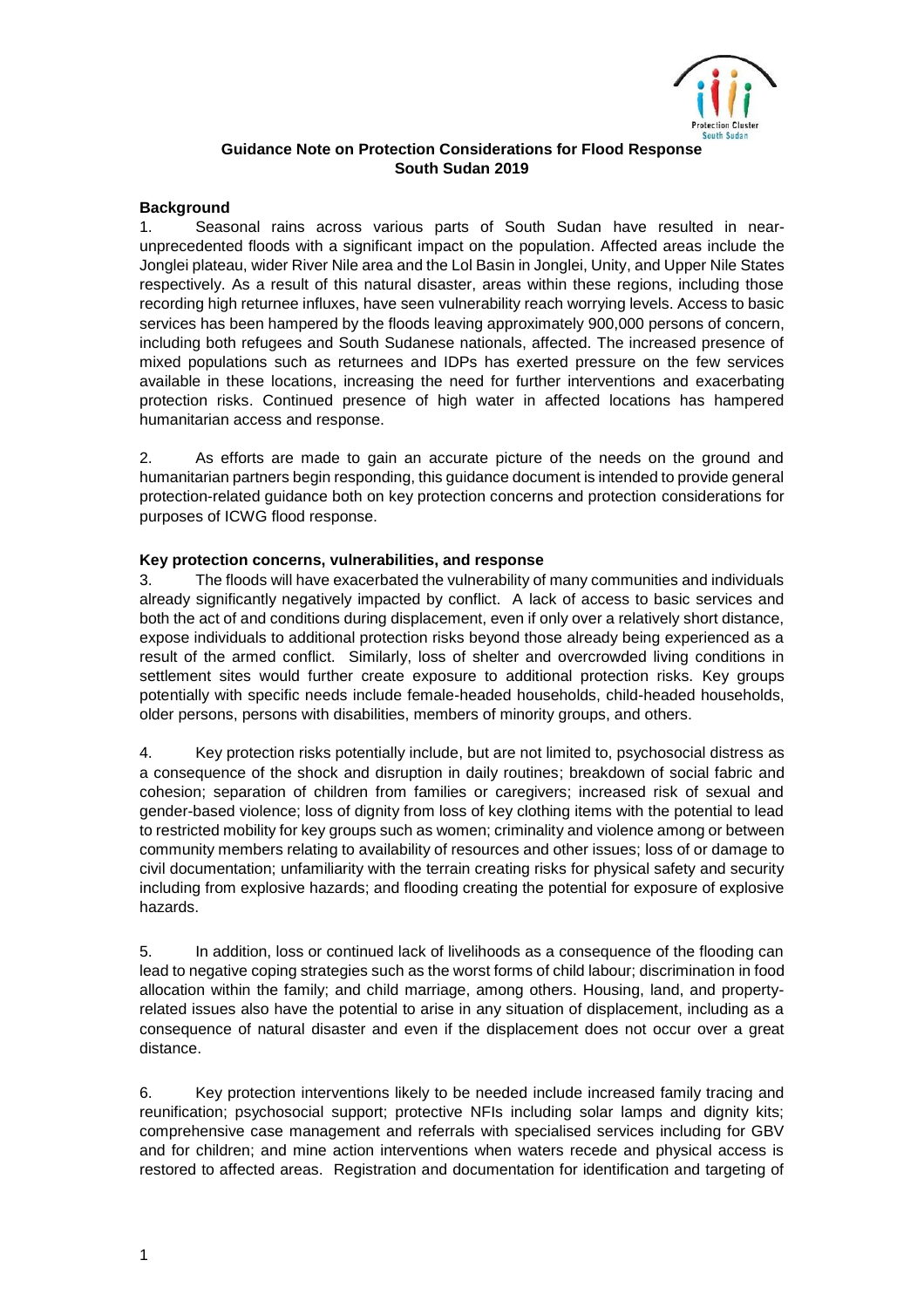

persons with specific needs, protection monitoring, best interests determinations, and civil documentation support where relevant will all be considered as part of the protection response.

### **Protection considerations for non-protection actors**

7. In addition to the need for standalone protection interventions, protection mainstreaming within all sectors' flood response will be critical. The four key basic protection mainstreaming principles include *safety, dignity, and do no harm; meaningful access; accountability; participation and empowerment.*

8. While this document does not aim to provide comprehensive sector-specific guidance on protection mainstreaming, key points which can be taken into consideration by all sectors, together with early recovery and preparedness actors, to support increased attention to protection principles are below.<sup>1</sup>

### *Overarching principles and emergency phase*

9. Core humanitarian principles of humanity, impartiality, neutrality, and independence should be observed at all times.

10. The State has the main role and responsibility to protect and provide humanitarian assistance to natural disaster affected populations. In the event that the capacity of the national government is limited or overwhelmed, however, or for other reasons the Government is unwilling or unable to respond, upon the request of the government the international community can support with provision of humanitarian assistance. In this regard, efforts should be made to strengthen national disaster response mechanisms wherever possible, rather than create parallel mechanisms / processes.

11. It is critical to provide the affected population with accurate, timely, and appropriate information on the available services before and during the emergency phase of flooding and beyond. Make sure information strategies on the relief process target: (1) groups that are difficult to reach, using (2) a variety of media, in (3) all relevant local languages. Make door-todoor calls and employ media used by those with impaired hearing and vision.

12. Consistently and regularly involve and consult the affected population including all relevant groups with consideration to the context-specific vulnerabilities and consider age, gender, and diversity in the planning and response process.

13. It is critical to ensure linkages with and training on the relevant referral pathways/ specialised protection partners in any area, to ensure the appropriate attention to protection issues identified by non-protection actors. All actors can be trained in psychological first aid and on the proper approach to ensuring safe referrals. However, ensuring referral of protection issues to specialised protection partners in line with existing guidelines is critical to ensure a do-no-harm approach.

14. All sectors should ensure GBV disclosures are referred to specialised GBV partners in a location in line with the Guidelines and GBV Guiding Principles. 2

 $\overline{a}$ 

<sup>&</sup>lt;sup>1</sup> Source: Global Protection Cluster, Strengthening Protection in Natural Disaster Response Quick Reference Sheet, *available in* [http://www.globalprotectioncluster.org/tools-and](http://www.globalprotectioncluster.org/tools-and-guidance/essential-protection-guidance-and-tools/protection-in-natural-disasters-essential-guidance-and-tools/)[guidance/essential-protection-guidance-and-tools/protection-in-natural-disasters-essential-guidance](http://www.globalprotectioncluster.org/tools-and-guidance/essential-protection-guidance-and-tools/protection-in-natural-disasters-essential-guidance-and-tools/)[and-tools/,](http://www.globalprotectioncluster.org/tools-and-guidance/essential-protection-guidance-and-tools/protection-in-natural-disasters-essential-guidance-and-tools/) at 2-3.

<sup>&</sup>lt;sup>2</sup> See GBV Pocket Guide and IASC, Guidelines for Integrating Gender-Based Violence in Humanitarian Action, 2015, *available in* [https://interagencystandingcommittee.org/system/files/](https://interagencystandingcommittee.org/system/files/%20guidelines_for_integrating_gender_based_violence_interventions_in_humanitarian_action.pdf)  guidelines for integrating gender based violence interventions in humanitarian action.pdf, at 45.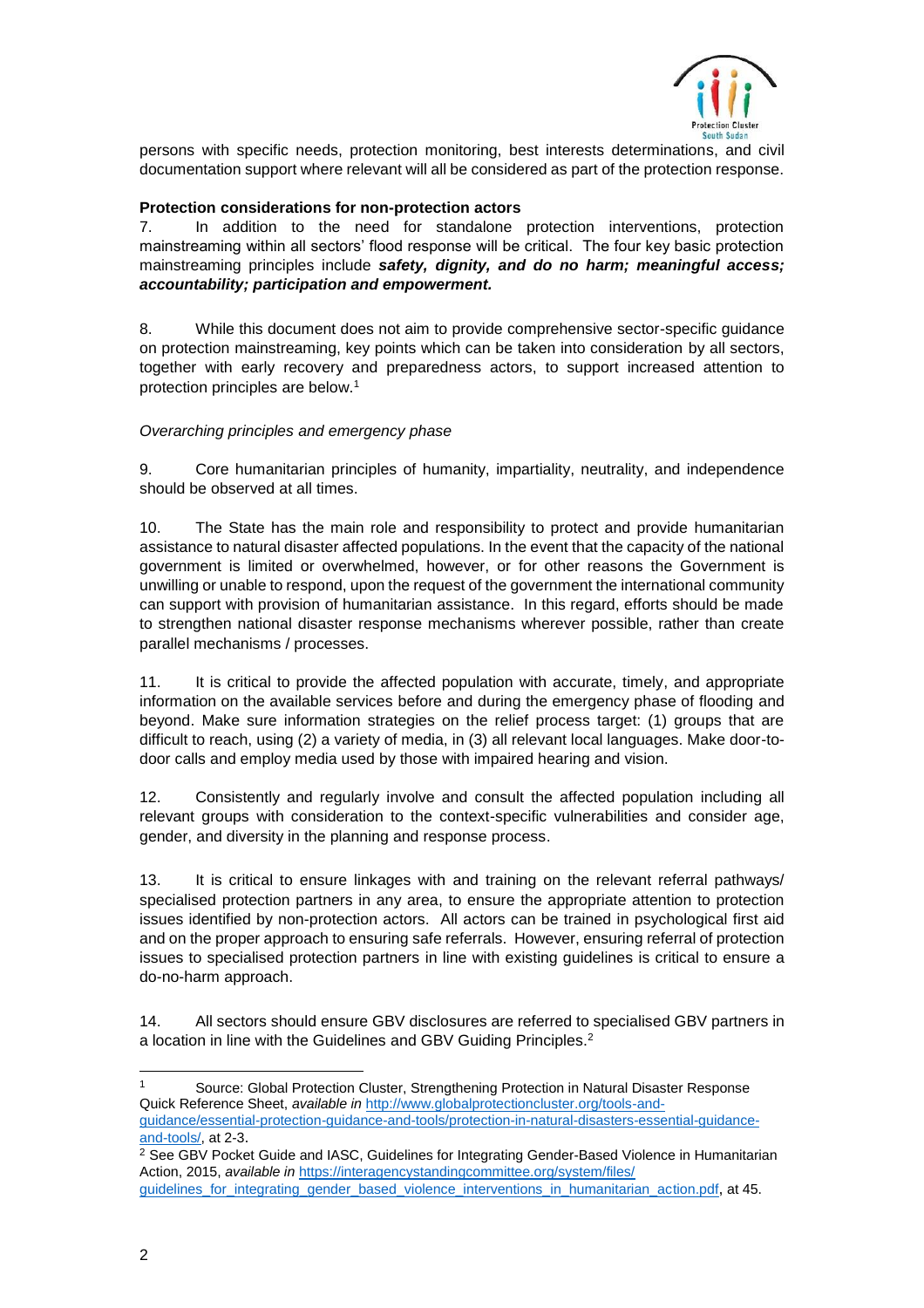

15. Ensure all implementing agencies and implementing partners involved in distributions have identified the most marginalised groups in the community, the power relations, and the existing specific needs of any group according to age/gender, in order to avoid assistance exacerbating vulnerability. In addition, ensure the consideration of host communities' vulnerabilities and possible needs, including as part of a conflict-sensitive approach.

16. Ensure that distribution mechanisms and modalities for in-kind assistance: (1) respect local customs; (2) supply materials where relevant in easily carried packages; (3) facilitate access by people with limited mobility (by direct delivery, separate distribution points, mobile services); and (4) promote safety and dignity (for example, prevent excessive queuing and overcrowding). Ensure that households headed by women and children, among others, are taken into account in distribution.

17. Ensure safety and confidentiality of spaces for provision of key services and facilities, with gender separation where relevant, and ensure cultural appropriateness of the facilities. Ensure that locations are accessible to all members of the community, taking into account vulnerabilities. Consult with affected community members, in particular women, on the location of the facilities.

18. Consider alternative means of identity verification other than civil documentation where relevant, to ensure increased access to assistance for highly vulnerable community members potentially without documentation.

19. Consider possible land tenure issues and other housing, land, and property concerns, especially those potentially leading to violence, community disputes, or further displacement, when determining locations for shelters, evacuation sites or settlements, and any static facilities.

# *Early recovery*

20. Develop vocational training and micro-credit programmes that target female-headed households and persons with disabilities; facilitate their self-sufficiency and employment.

21. Ensure that livelihood and support programmes (cash- and food-for-work, etc.) include women, persons with disabilities and older persons and address their constraints (by providing part-time, flexible and home-based work where relevant, etc.).

22. Address the causes of child labour (such as loss or lack of livelihoods), for example by offering return-to-school incentives, reducing family indebtedness, or promoting employment of adult family members, providing building skills, etc.

# *Preparedness/DRR*

23. Assess potential emergency shelter sites for physical and social risk, employing multisectoral teams and providing support to communities to self-identify safe locations and safe zones based on local understanding. Choose sites on grounds of safety, proximity to potentially affected areas, and access to livelihoods.

 $\overline{a}$ .